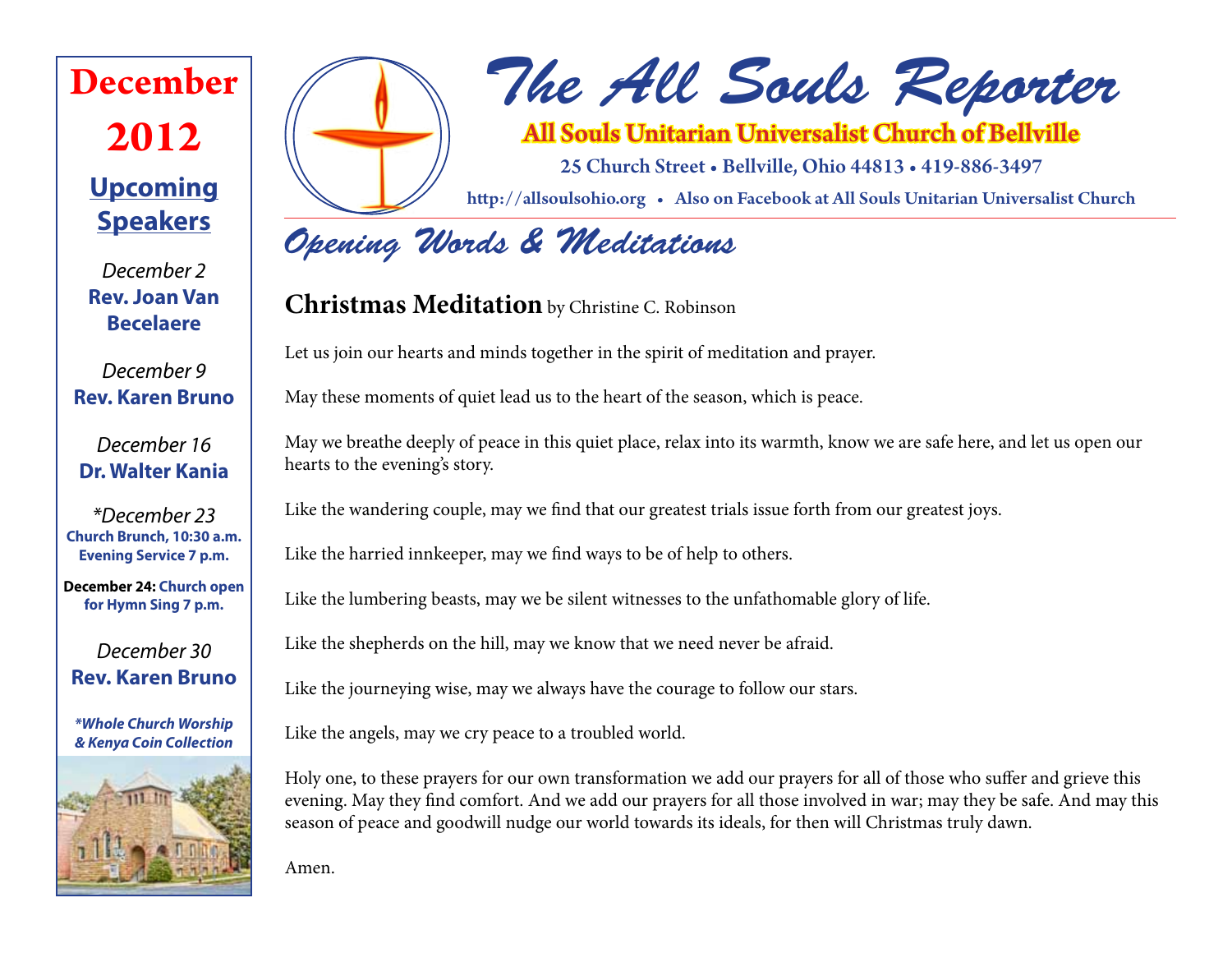# *December Calendar*

#### **EVERYONE IS INVITED TO ALL ACTIVITIES ALL ACTIVITIES ARE AT THE CHURCH UNLESS OTHERWISE NOTED**

#### **December**

**2 Sunday** 9 am Adult RE: Our American Roots: UUism in North America

#### **10:30 am Speaker:** *Joan Van Becelaere* **Topic: "Spiritual But Not Religious"**

 According to a number of recent surveys, it seems that the fastest growing religious group in the U.S. is the "spiritual but not religious." But what are the beliefs and characteristics of people who adopt this designation? What does this growth mean for American religion as a whole and specifically for Unitarian Universalism?

The Rev. Joan Van Becelaere is the District Executive of the Ohio-Meadville District of the Unitarian Universalist Association and the staff Lead for the Central East Regional Group of UUA districts, which covers a territory from West Virginia to New York and from Ohio to Washington DC/Northern Virginia. She lives in Columbus, OH with her spouse, Jerald Wagenman, and three very friendly cats.

 *Rev. Van Becelaere will be giving a brief talk about the OMD following coffee and conversation downstairs.*

**9 Sunday** 9 am Adult RE: Our American Roots: UUism in North America

#### **10:30 am Speaker: Rev. Karen Bruno Topic: Hanukkah: The Festival of Lights.**

Celebrated by people of the Jewish Faith since the 2nd Century. What is it all about and what can we learn from it for our daily lives?

Karen Bruno is part time pastoral care minister at Bellville All Souls Unitarian Universalist Church. She attended Drew Theological School and was ordained by the United Church of Christ in 2002. Now retired from her full time career, she is thrilled to be working at Bellville All Souls. She lived in Ohio for her high school and college years and then returned to Ohio in 2011 following her early retirement from Denver Human Services, where she worked for 21 years. Many other jobs in various programs bring her total to about 30 years in Social Service agencies of all types. In addition, Karen has worked as church pastor, hospice chaplain and religious educator. She and her wife Chris are in the process of moving back to Mansfield.

10 Monday 6:30 p.m. Living Lotus Sangha

**16 Sunday** 9 am Adult RE: Our American Roots: UUism in North America

**10:30 am Speaker: Walt Kania Topic: Christmas is all about the Divine Within."**

 The real message is that the Divine is borne within who we are. Christmas (the presence of the Christ Spirit) is a part of who we are. We take time each year to remind ourselves of our Divine birthright and to celebrate that essence in our lives and the lives of others. *Note: This is Dr. Kania's last talk before he leaves for Florida. He won't be back until April.*

Dr. Walter Kania is a licensed Clinical and Consulting Psychologist. He holds a Ph.D. from Michigan State University. He has maintained an active Clinical and Consulting practice. He also holds a Master of Divinity degree from Texas Christian University. He is ordained in the Congregational Church (United Church of Christ), and The Christian Church (Disciples of Christ). He has served on the faculties of Texas Christian University, Bethany College, The Ohio State University, and The Renaissance Academy of Florida Gulf Coast University. He is the author of four books, "Healthy Religion," "A Believable Bible," and "A Credible Christianity." His newest book "Psychology and The New Paradigm for Religion, Spirituality Without Sin and Salvation" is scheduled to be available in 2013. He conducts seminars and is a frequent speaker in the fields of Psychology and Religion in Christian and Unitarian Churches.

> 9 Cynthia Phipps 15 Cheryl Church

| $23*$                                        | Sunday  |                | 10:30 am Church Brunch and potluck with visit from Santa         |  |  |  |
|----------------------------------------------|---------|----------------|------------------------------------------------------------------|--|--|--|
|                                              |         | 7 pm           | <b>Evening Christmas Service (with Kenyan Coin Collection)</b>   |  |  |  |
| 24                                           | Monday  | $7 \text{ nm}$ | Christmas Eve Hymn sing (no formal service, church will be open) |  |  |  |
| 25                                           | Tuesday |                | Merry Christmas                                                  |  |  |  |
| 30                                           | Sunday  |                | 10:30 am Speaker: Rev. Karen Bruno                               |  |  |  |
| *Whole Church Worship/Kenya Coins Collection |         |                |                                                                  |  |  |  |

### *Birthdays for December*

- 1 Alex Brown
- 2 Laura Crabtree
- 8 Jamie Back
- 17 Mel Wagner
- 25 Cicely Willow Bartsch 28 Sandy Macpherson

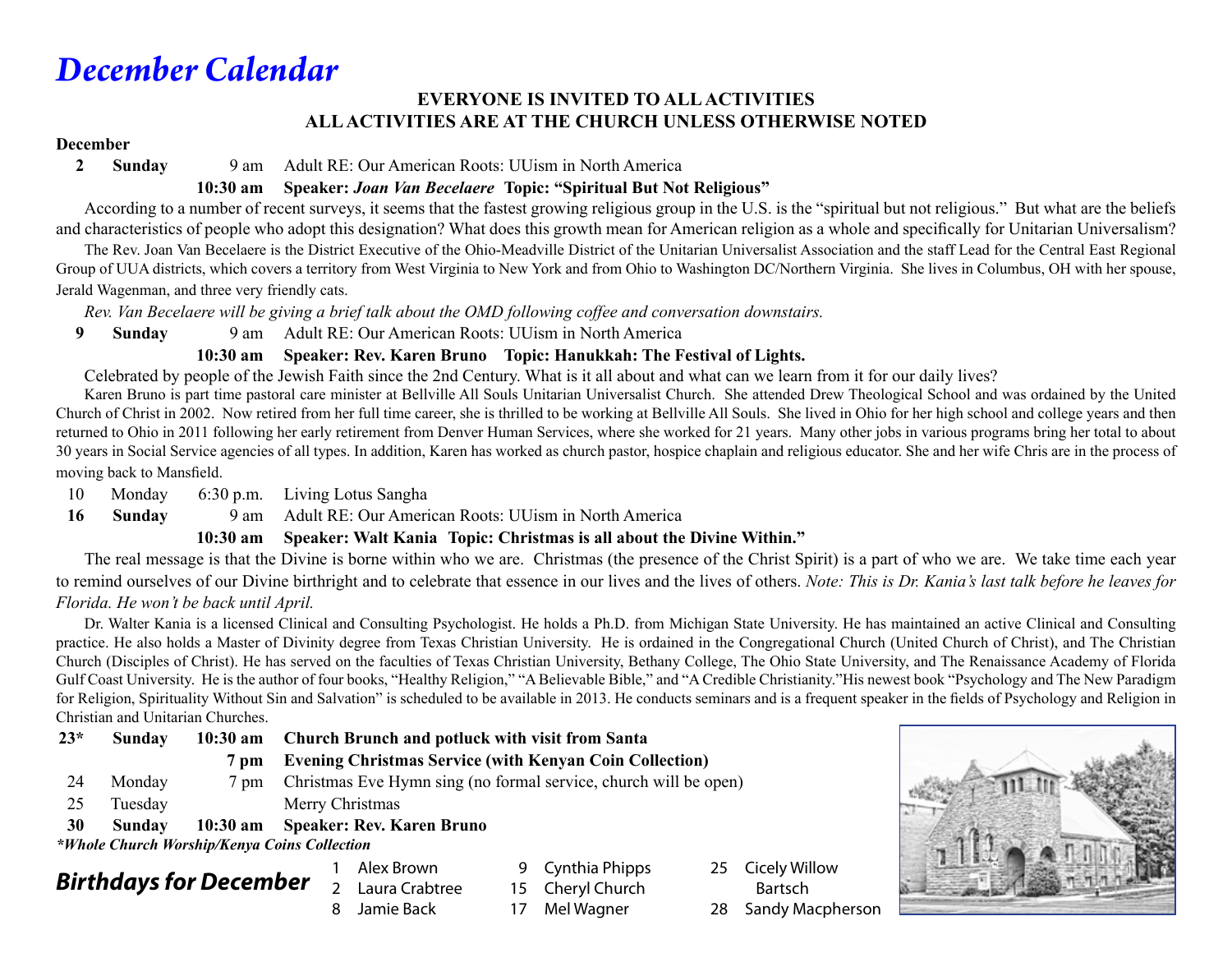### **November 2012 Financial Report**

#### **Revenue**

| Collections |
|-------------|
|             |

| *Open Plate Offering            | \$<br>373.50 |
|---------------------------------|--------------|
| Pledges                         | 1,213.00     |
| Peace Retreat registration      | 35.00        |
| <b>Winter Harvest</b>           | 524.00       |
| Holiday Bazaar                  | 912.50       |
| Huruma Foundation (Kenya Coins) | 93.00        |
| Hurricane Sandy UUA Relief      | 138.00       |
| Total                           | 3,289.00     |
| Expenses                        | 2,514.26     |
|                                 | 254.74       |

\*Note: Open offerings were lower by \$511.00 from the monthy average. Part of that may be due to the sizeable donations for the Winter Harvest. We would have been short this month without the bazaar income.

Average Attendance in November: 40

Maintenance cost included \$511.00 for tune-ups of the organ and furnance.

| November Pledge Report     |                                       |                                                                                  |  |  |  |  |  |
|----------------------------|---------------------------------------|----------------------------------------------------------------------------------|--|--|--|--|--|
| Pledged                    | Paid                                  | Difference                                                                       |  |  |  |  |  |
| \$1,620                    | \$1,220                               | $-$400 < 24\%$                                                                   |  |  |  |  |  |
|                            | <b>2012-2013 Fiscal Year</b>          |                                                                                  |  |  |  |  |  |
| Pledged                    | Paid                                  | Difference                                                                       |  |  |  |  |  |
| \$8,434                    | \$7,689                               | $-$745 < 8\%$                                                                    |  |  |  |  |  |
| 2012-2013 Pledges Received |                                       |                                                                                  |  |  |  |  |  |
| 19 Units                   | 27 Members                            | \$20,104                                                                         |  |  |  |  |  |
|                            | see Mike Garber for more information. | There is still time to turn in your pledge for the 2012-2013 fiscal year. Please |  |  |  |  |  |

*Monthly and Fiscal Year financial reports are from Treasurer Chuck Rhodes. Please see Chuck if you have any questions. The Pledge report is done by Pledge Chair Mike Garber.*

### **UU Justice Ohio Network – UUJO**

 UU Justice Ohio (UUJO) offers social justice activists an exciting new opportunity to unite in an effective network coordinating liberal religious advocacy in our local communities, the state, and beyond. UUJO will facilitate collaboration between our congregations as well as partnerships with other Ohio social justice organizations promoting social, economic, environmental and racial justice that fosters the dignity of all, through education and by organizing concrete action and public witness with and on behalf of marginalized groups and individuals.

 An online form is provided for individuals to register as members at https://ohiomeadville.wufoo.com/forms/m7m4m7/ to receive periodic UUJO news updates, to identify issues of interest, and to volunteer time. All 41 Ohio Congregations have also been asked to join UUJO by formally designating an individual liaison to register at https://ohiomeadville.wufoo.com/forms/ m7m4m7/.

#### *Seeking "This I Know" Speakers*

Based on the beloved "This I Believe" series, I am seeking members of our own congregation to do "This I Know" talks. This is an opportunity for UUs to share a key insight from their lives with us. What is an important life lesson for you? How did you come to learn this important knowing? Tell us the story. Your talk need only take 10 to 20 minutes. It may or may not involve audio-visual elements.

Please contact Joan if you think you'd like to schedule a "This I Know" talk. Maybe scheduling it will motivate you to go ahead and get it ready! :D You can reach Joan at: joan richmond(at)me.com, 419-631-7911

#### **Living Lotus Zen Sangha**

We meet the **2nd & 4th Mondays, 6:30 pm-8:30 pm** at the church, everyone is welcome to join us. *NOTE: No 4th Monday in December!*

Beginning in September and continuing through the next several months, Sensei Dean Williams will be focusing the Dharma talks on the new "Living by Vow: A Practical Introduction to Eight Essential Zen Chants and Texts," text by Shohaku Okumura.

For more information please visit our website at:

www.livinglotuszensangha.com

or find us on facebook under Living Lotus Zen Sangha.

Thank you, Jackie Moore